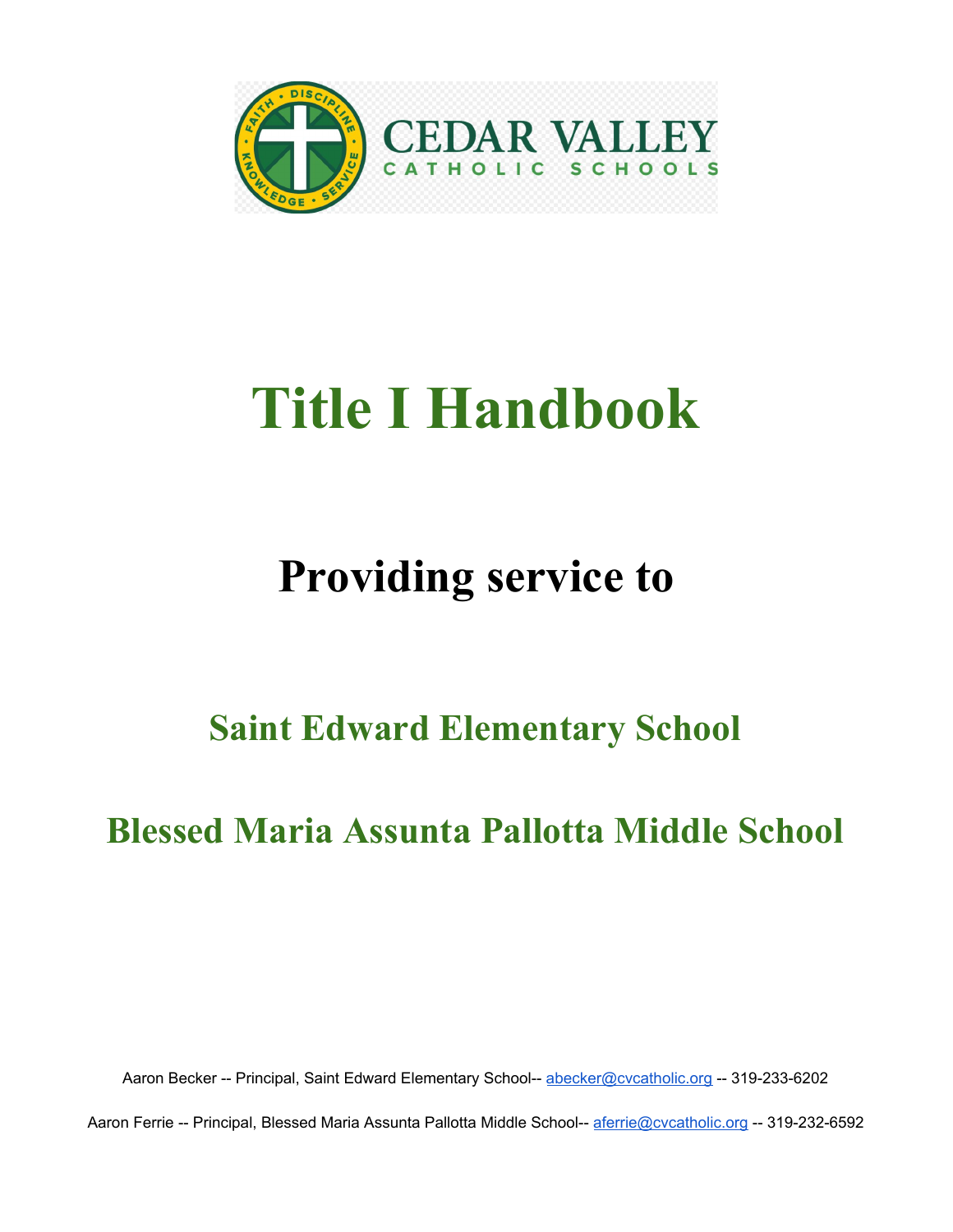#### Dear Parents,

The Cedar Valley Catholic Schools welcome you and your child to the Cedar Valley Catholic School's Title I program. We are excited to work with you on this important partnership of learning. This handbook is provided to help you better understand the Title I program currently operating in our school system. The Table of Contents organizes the information by topic and is intended to be a quick reference for finding information. Title I English/ Language Arts (ELA) is provided at Saint Edward Elementary School and Blessed Maria Assunta Pallotta Middle School. I encourage you to consider participating in a building level Parent Involvement Committee. Committee members provide input about our Title I program and give us ideas for Title I Family Nights. If you would like to be involved, please contact me. We value your input! On behalf of the Cedar Valley Catholic Schools and staff, I wish you and your child a successful year of learning. We thank you for your support and engagement in our Title I program.

1

Sincerely,

Aaron Becker, Saint Edward Elementary School Principal Garon Ferris, Blessed Maria Assunta Pallotta Middle School Principal

### **TABLE OF CONTENTS**

2-3. **Title I Overview**

### 3-4. **Multi-Criteria Options for Qualification in ELA**

5. **School-Student-Parent Compact**

### 6-7. **Title I - Core Instructional Program-ELA**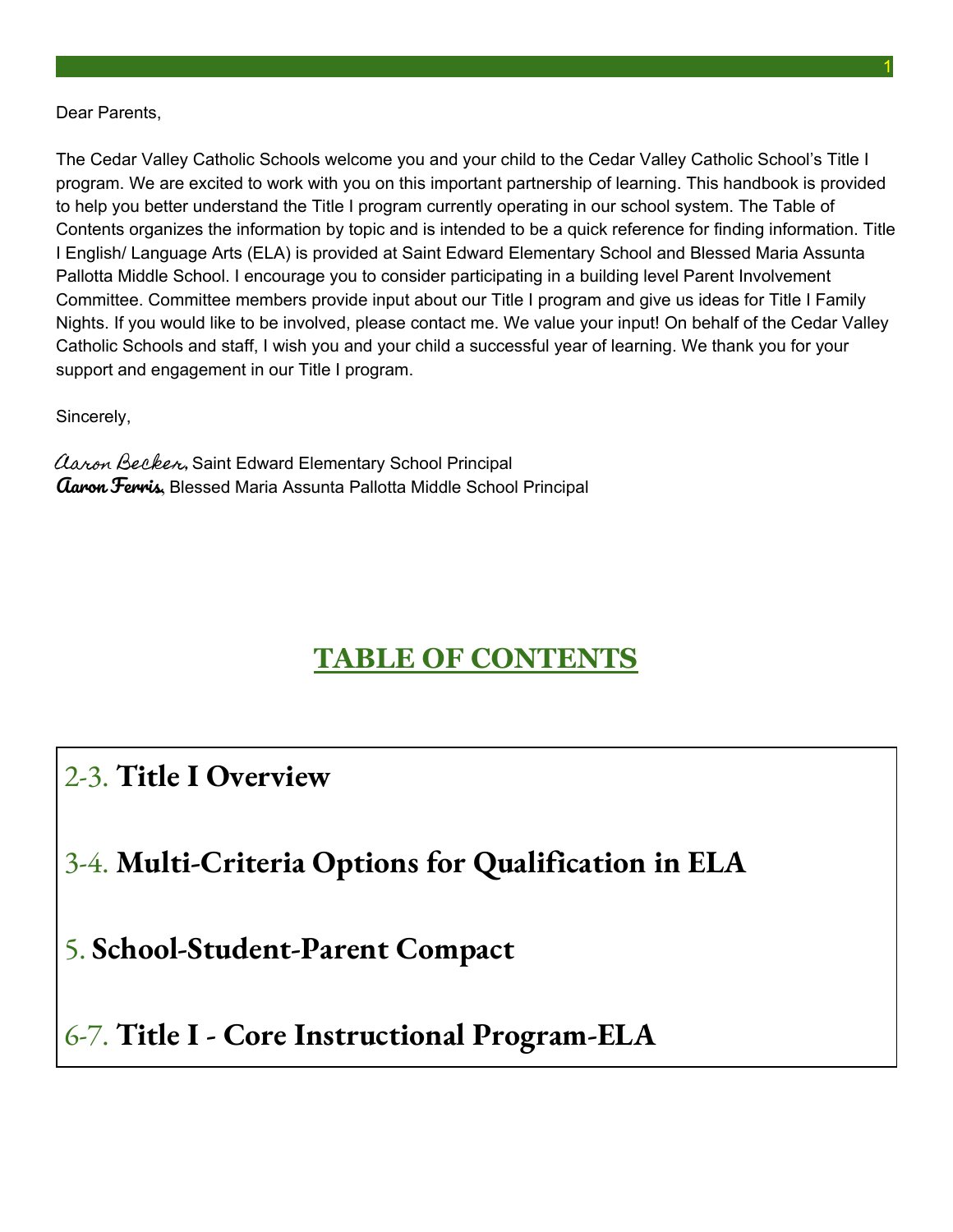## **TITLE I: AN OVERVIEW**

#### **Purpose**:

Title I is a federally funded program designed to help qualified students achieve proficiency on Iowa's Core Literacy Standards challenging academic achievement standards. Our district offers a "targeted assistance program" for students who are identified for service. Cedar Valley Catholic Schools Title I Equitable Share for targeted assistance schools is determined by the percentage of students identified as low income based upon free and reduced lunch counts.

#### **Student Selection**:

Students are identified for Title I services through a multi-criteria process, qualifying based upon more than one assessment or criteria (See Multi-Criteria Qualification Chart). Students who have not reached a proficient level on state standards or who are at most risk of not meeting the state's achievement standards are ranked from greatest to least need and are serviced in that order. The targeted assistance program must use supplemental instructional strategies based on scientifically based research. Title services are in addition to the regular instructional program students receive. Under Title I, local educational agencies (LEAs) are required to provide services for eligible public and private school students.

#### **Service Model**:

The Title I program is a combination of pull-out and push-in. Push-in means that the students participating in the Title I program remain in the general education classroom; the Title I teacher goes into the classroom to provide extra support. Pull-out is moving the student to another classroom setting for small group or individual instruction. As previously stated, in both settings the instruction must be supplemental, not supplantive methods/materials.This means that your child's Title I teacher cannot re-teach the lesson that was taught in the regular classroom. The Title I teacher must instruct students based upon educational need using research-based strategies and/or interventions.Title I services are provided on-site, on-site and remotely or remotely only, depending on if school is On-Site, Hybrid or Required Continuous Learning respectively.

#### **Staff**:

You have the right to know the professional qualifications of the Title I teachers who instruct your child:

- Whether the Iowa Department of Education has licensed or qualified the teacher for the grades and subjects he or she teaches.
- The teacher's college major, whether the teacher has any advanced degrees and, if so, the subject of the degrees.

If you would like to receive any of this information, please call the Human Resources Director: Tanya Cutsforth 319-232-1422. All of our Title I Teachers are highly qualified.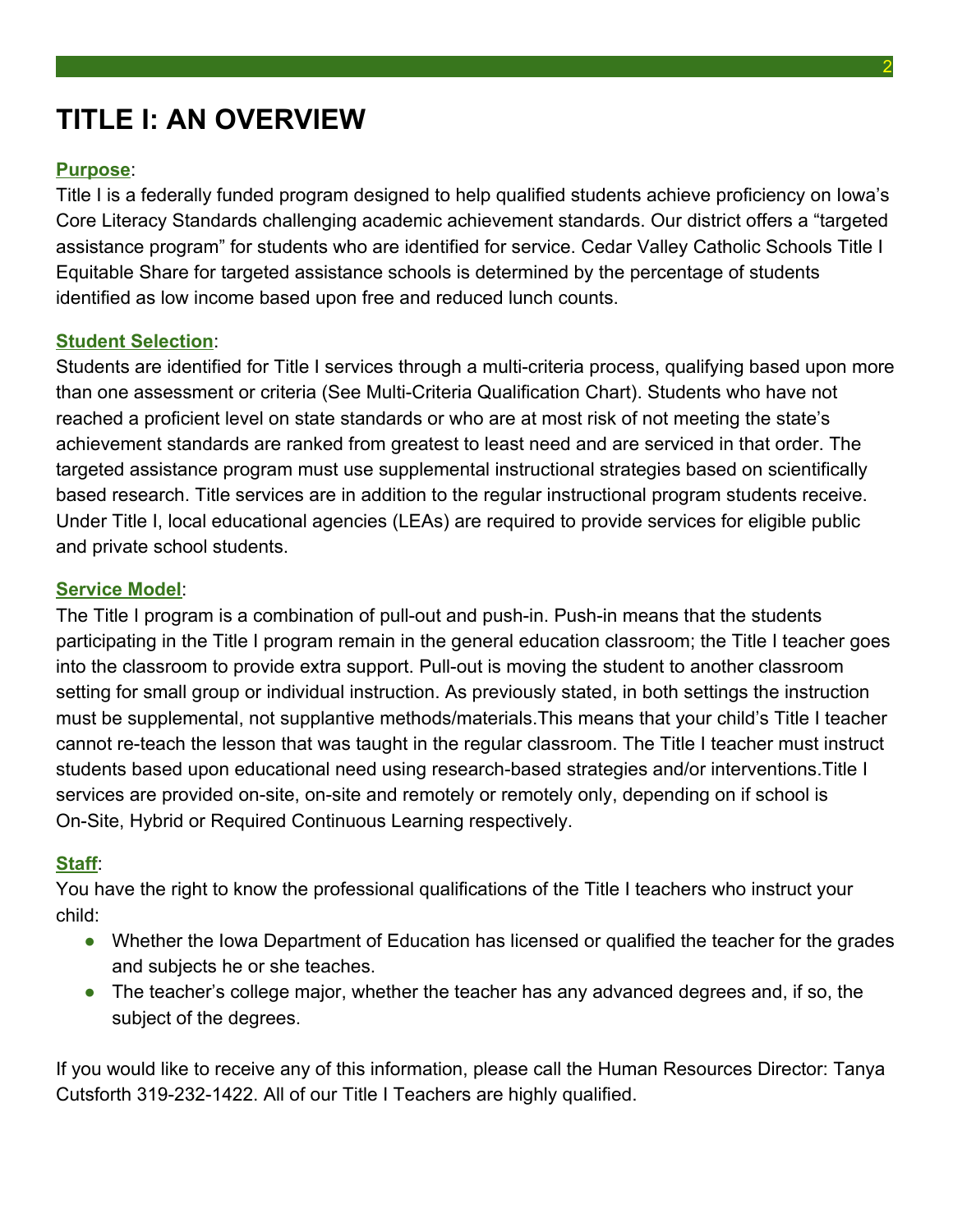#### **Parent and Family Engagement**:

Each targeted assistance school has developed its own Parent and Family Engagement Policy that is posted on our district website under Title I. Each school has a Parent and Family Engagement Committee. Title I requires that an annual public meeting be held to disseminate information about the program. Our district also plans Title I Family Events to provide an opportunity for families to learn how student learning in literacy can be supported at home. Each year, we ask parents to complete a survey and return it to school before the end of the school year. This survey helps us identify the strengths and weaknesses of our current Title I program and make revisions as needed for the next year. Parents of Title I students are informed that their child is eligible to receive services by Title I staff. Parents are given opportunities to be involved in the decision making and planning of their child's participation in the program. If parents provide a written request that their child not participate in Title I, a meeting will take place with an administrator to determine if the child will not be enrolled in Title I. Family events such as conferences and literacy information meetings take place on-site, on-site and remotely or remotely only, depending on if school is On-Site, Hybrid or Required Continuous Learning respectively.

#### **Shared Responsibility**:

A school-parent compact outlines how the staff and parent share the responsibility for student achievement when a child is enrolled in the Title I program. Ongoing communication between parents and the school, such as parent-teacher conferences, progress reports and phone calls/emails will keep the school and parents informed about student progress. Our school district is committed to two-way communication.

### **MULTI-CRITERIA OPTIONS FOR TITLE I QUALIFICATION**

The following is a list of assessments used to qualify students for service in Title I English Language Arts.

- **lowa Statewide Assessment of Student Progress (ISASP)** is a computerized English Language Arts assessment administered at Grades 3-6.
- **Benchmark Assessment System (BAS)**: Student reads silently and orally to the teacher 1-1 and the student answers comprehension questions orally.
- **Early Reading English Screener (K-1)**, developed by FastBridge Learning, assesses student progress on Iowa Core foundational literacy standards. **CBMReading English Screener (2-6)**, developed by FastBridge Learning, is an oral reading fluency measure that provides an indicator of grade level reading success.
- **Center for Collaborative Classroom (CCC) Reading Set Level Assessment (K-2)** determines the student's current foundational skills level.
- **CBMReading with Comprehension (7th Grade)** is designed to assess a student's comprehension of a grade-level reading passage.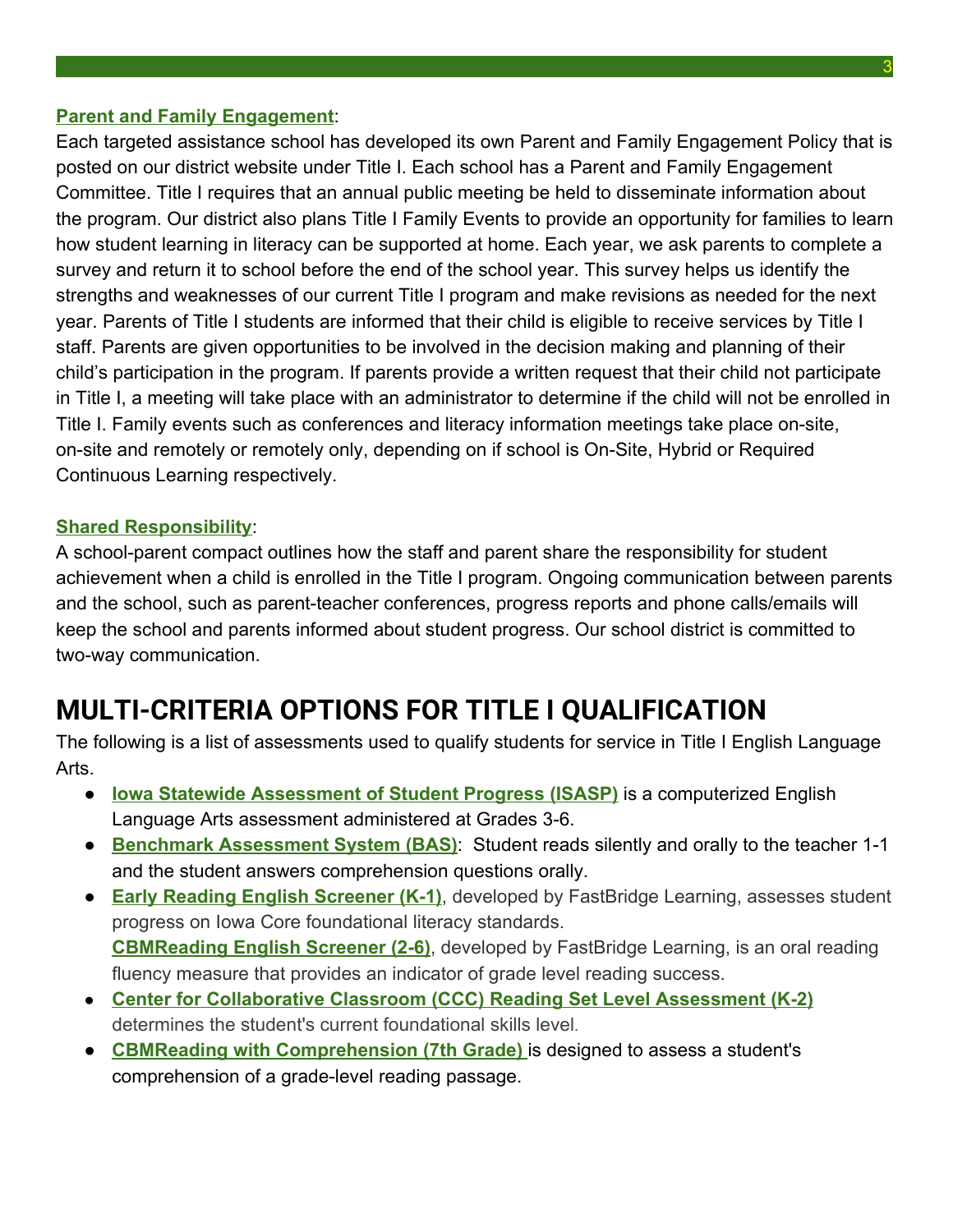| <b>Grade Level</b>  | <b>Reading</b>                                                                                                                                       |  |  |  |
|---------------------|------------------------------------------------------------------------------------------------------------------------------------------------------|--|--|--|
| <b>KINDERGARTEN</b> | Center for Collaborative Classroom Reading Set Level<br><b>FASTBridge earlyReading Assessment</b><br><b>Fountas and Pinnell Benchmark Assessment</b> |  |  |  |
| <b>GRADE 1</b>      | Center for Collaborative Classroom Reading Set Level<br><b>FASTBridge earlyReading Assessment</b><br><b>Fountas and Pinnell Benchmark Assessment</b> |  |  |  |
| <b>GRADE 2</b>      | Center for Collaborative Classroom Reading Set Level<br><b>FASTBridge CBMreading Assessment</b><br><b>Fountas and Pinnell Benchmark Assessment</b>   |  |  |  |
| <b>GRADE 3</b>      | <b>FASTBridge CBMreading Assessment</b><br><b>Fountas and Pinnell Benchmark Assessment</b><br>ISASP (Reading achievement level)                      |  |  |  |
| <b>GRADE 4</b>      | <b>FASTBridge CBMreading Assessment</b><br><b>Fountas and Pinnell Benchmark Assessment</b><br>ISASP (Reading achievement level)                      |  |  |  |
| <b>GRADE 5</b>      | <b>FASTBridge CBMreading Assessment</b><br><b>Fountas and Pinnell Benchmark Assessment</b><br>ISASP (Reading achievement level)                      |  |  |  |
| <b>GRADE 6</b>      | <b>FASTBridge AUTOreading &amp; aReading Assessments</b><br><b>Fountas and Pinnell Benchmark Assessment</b><br>ISASP (Reading achievement level)     |  |  |  |
| <b>GRADE 7</b>      | <b>CBM Reading Passages with Comprehension</b><br>ISASP (Reading achievement level)                                                                  |  |  |  |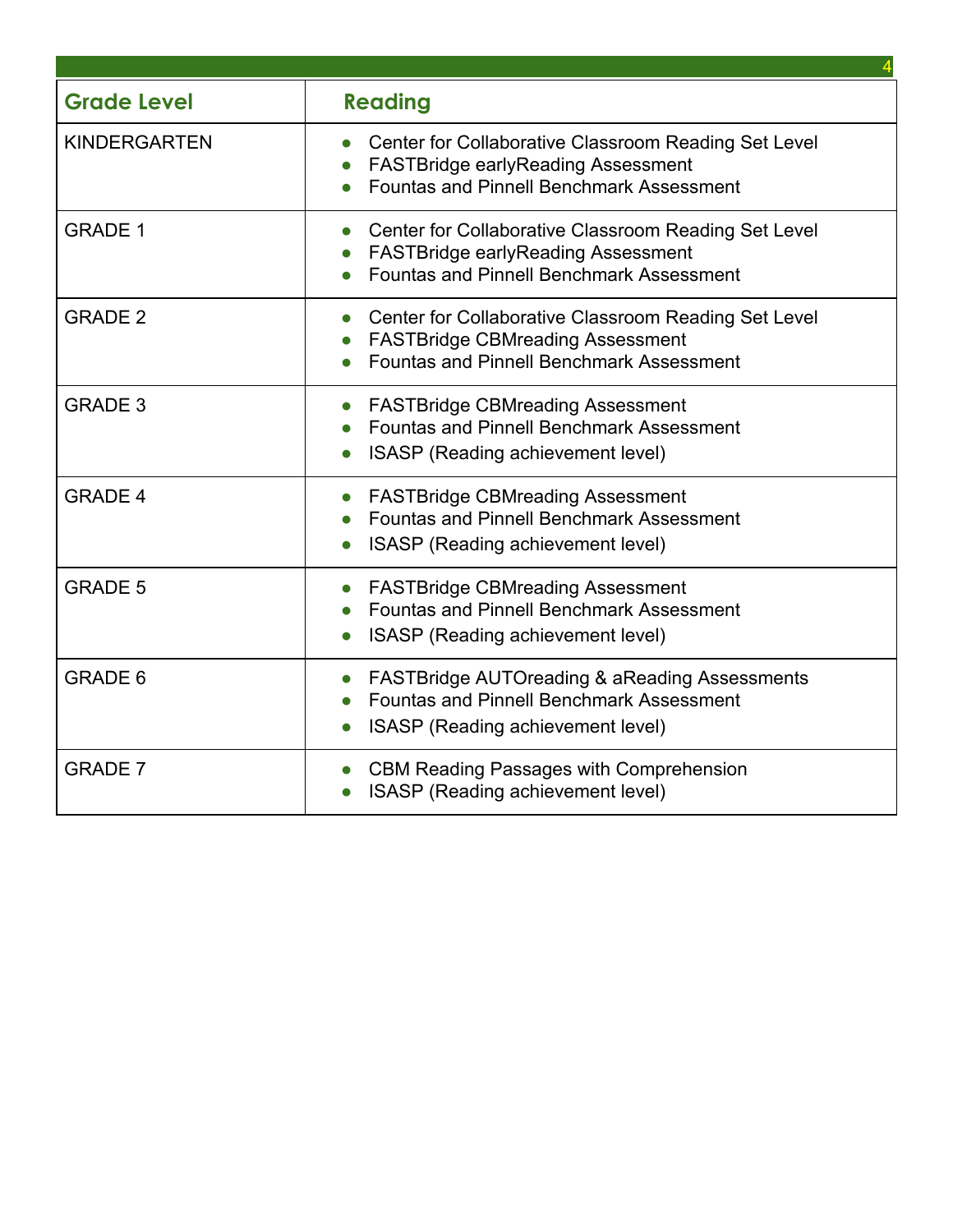## **School-Parent Compact**

**Cedar Valley Catholic Schools School-Parent Compact** 



 $(mm/dd/yyyy)$ 

Date:

Dear Parent or Guardian:

We value what you do to help your child succeed in school. One part of our school's parent and family engagement policy is this school-parent compact.

 $\mathbf c$ 

#### **School's Responsibility:**

- We will provide high quality curriculum and instruction in a supportive and effective learning environment
- We will provide you with assistance in understanding academic achievement standards and tests, how to track your child's progress, and how to establish a successful homework setting and routine
- We will provide opportunities for regular communication between you and teachers through:
	- · parent-teacher conferences,
	- frequent reports about your child's progress,
	- opportunities to talk with staff, volunteer in class, and observe classroom activities,
	- $\ddot{\phantom{0}}$ ensuring regular communication between family members and school staff to the extent possible, in a language that family members can understand

#### **Parent's Responsibility:**

- Encourage your child to attend school regularly
- $\bullet$  . Encourage your child to use positive school behavior
- Set regular times for homework and support effort, completion, and correctness  $\bullet$
- Set limits on the amount of time your child spends in front of a screen such as a television, smartphone, or computer and encourage positive use of your child's additional time
- Volunteer in your child's school and classroom if time or schedule permits  $\cdot$
- Attend parent-teacher conferences and when it is appropriate, participate in decisions about the education of your  $\ddot{\phantom{0}}$ child.

Please review this School-Parent Compact with your child. This School-Parent Compact may be discussed with you during a parent-teacher conference as it relates to your child's progress in school.

Thank you for your support and involvement in your child's education. Please contact the person listed below for more information:

| Name                | <sub>1</sub> t le                        |  |  |  |  |  |
|---------------------|------------------------------------------|--|--|--|--|--|
| Telephone<br>Number | $\Gamma$ <sub>r</sub><br>idress<br>Email |  |  |  |  |  |

| <b>OFFICE USE ONLY</b>      |                     |                  |              |                                                |  |  |
|-----------------------------|---------------------|------------------|--------------|------------------------------------------------|--|--|
| Student ID #                | <b>Student Name</b> | Date Distributed | Faculty Name | Faculty ID#                                    |  |  |
| 00ESEA-PFE-06b (04/17 - US) |                     |                  |              | © 2017 TransACT Communications, LLC<br>2321422 |  |  |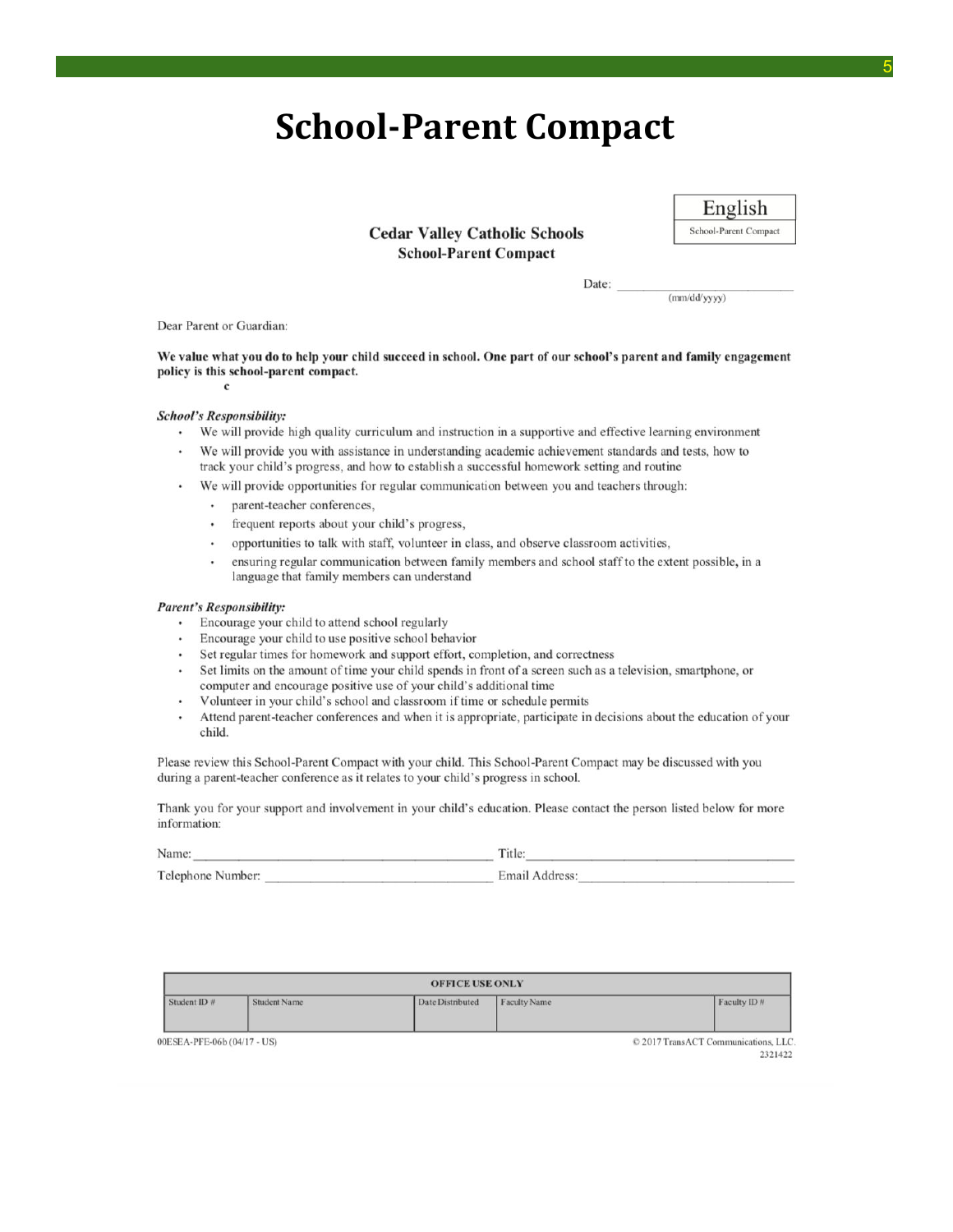## **TITLE I CORE INSTRUCTIONAL PROGRAM FOR ENGLISH LANGUAGE ARTS**

Our Title I teachers use the Leveled Literacy Intervention program and *Systematic Instruction in Phonological Awareness, Phonics, and Sight Words* (SIPPS) as the foundation for their work with our students. In addition, our Title I teachers implement interventions to address identified learning gaps, based on students' needs.

An overview of Leveled Literacy Intervention, a high-quality, research based program is provided below.

#### Leveled Literacy Intervention:

The Fountas & Pinnell Leveled Literacy Intervention System (LLI) is a small-group, supplementary literacy intervention designed to help teachers provide powerful, daily, small-group instruction. Through systematically designed lessons and original, engaging leveled books, LLI supports learning in both reading and writing, helps students expand their knowledge of language and words and how they work. The goal of LLI is to bring students to grade level achievement in reading. Lessons across the seven systems progress from level A (beginning reading in kindergarten) through level Z (represents competencies at the middle and secondary school level) on the F&P Text Level Gradient™. LLI is designed to be used with small groups of students who need intensive support to achieve grade-level competency.

Each Level of LLI provides:

- Combination of reading, writing and phonics/word study.
- Emphasis on teaching for comprehending strategies.
- Explicit attention to genre and to the features of nonfiction and fiction texts.
- Special attention to disciplinary reading, literature inquiry and writing about reading.
- Specific work on sounds, letters and words in activities designed to help students notice the details of written language and learn how words "work."
- Close reading to deepen and expand comprehension.
- Explicit teaching of effective and efficient strategies for expanding vocabulary.
- Explicit teaching for fluent and phrased reading.
- Use of writing about reading for the purpose of communicating and learning how to express ideas for a particular purpose and audience using a variety of writing strategies.

Reprinted with permission from Heinemann, Portsmouth, NH (http://www.heinemann.com fountasandpinnell/lli\_Overview.aspx). Copyright © 2016.